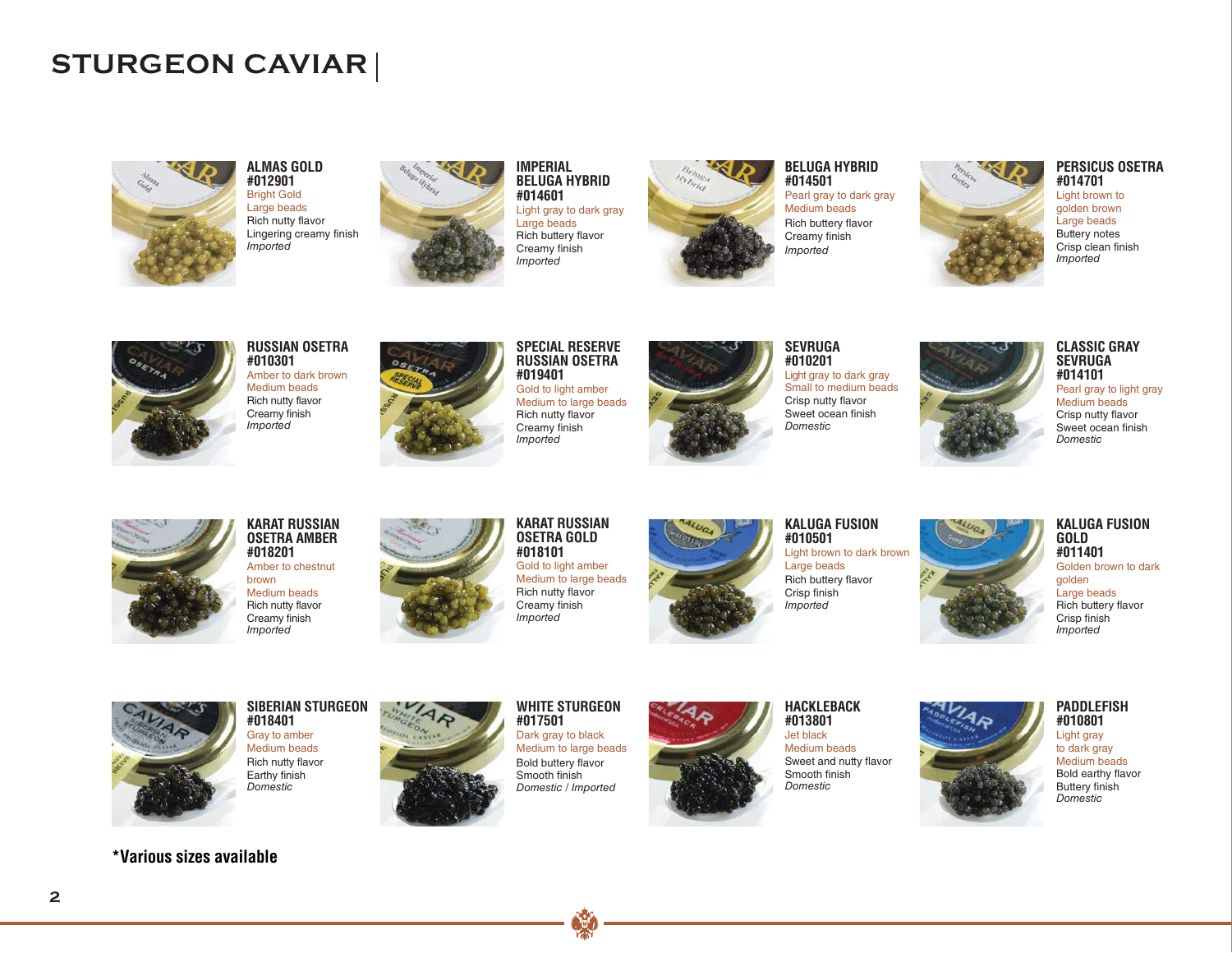

### **KETA SALMON ROE #010901**

Vivid orange w/ flashes of red Extra large beads *Domestic* Mild salmon flavor Creamy finish







### **COHO SALMON ROE #011001** Vivid blood orange Large beads Strong salmon flavor Buttery finish *Imported*



## **TROUT ROE #015101**

Bright orange to pink Medium beads Sweet salmon flavor Buttery finish *Imported*



### **BOWFIN #010601** Chestnut brown to jet black Small beads

Mild tangy flavor Smoky finish *Domestic*



**#014006** Charcoal black Small to medium oval shaped beads Mild smoky flavor with hints of lemon *Imported*

**AMERICAN PRIDE**



**TOBIKO ORANGE #011905** Orange Color

Extra small glistening beads Mild, smoky flavor with notes of sea salt and crunchy texture *Imported*



## **TOBIKO WASABI #011906**

Green Color Extra small glistening beads Mild, spicy flavor of wasabi with crunchy texture *Imported*



## **TOBIKO RED #011908**

Red Color Extra small glistening beads Mild, sweet and spicy flavor of chili peppers with crunchy texture *Imported*



glistening beads Mild, sweet and salty flavor, hints of smokiness with crunchy texture *Imported*



**FLYING FISH ROE MASAGO #012003** Orange Color Extra small beads Mild ocean flavor with hints of smokiness and chewy texture *Imported*





Mild spicy wasabi flavor with chewy texture Green Color Extra small beads *Imported*



**FLYING FISH ROE BLACK #015211** Black Color Extra small beads Mild ocean flavor with hints of smokiness and chewy texture *Imported*

## **\*Various sizes available \*Various sizes available**



**ROE SPICY #015227** Tomato Color Extra small beads Mild sweet and spicy flavor with chewy texture *Imported*



**FLYING FISH ROE GOLDEN #015221** Yellow Color Extra small beads Mild ocean flavor with chewy texture *Imported*



**FLYING FISH ROE RED #015206** Red Color

Extra small beads Mild spicy flavor of chili peppers with chewy texture *Imported*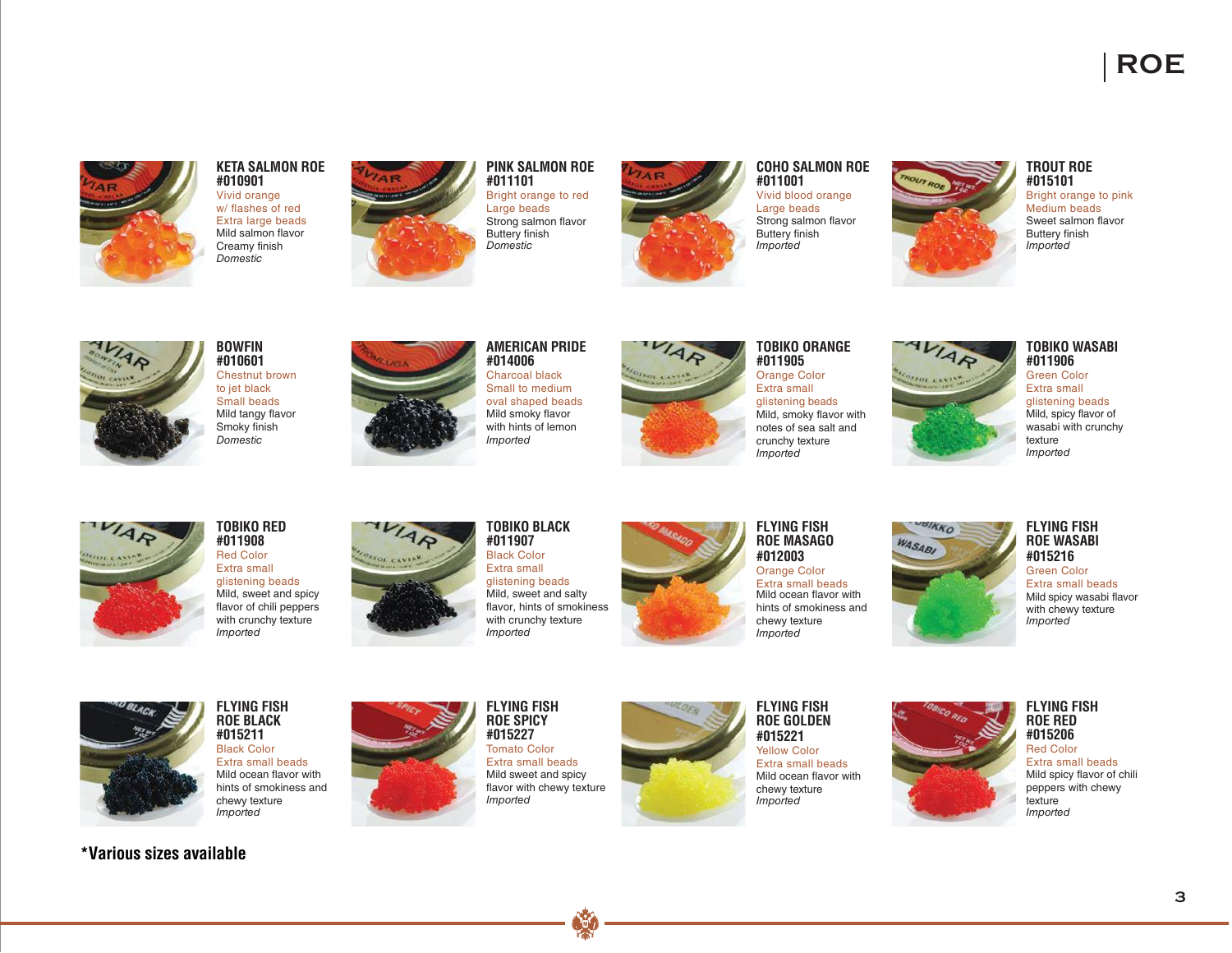## **SCOTTISH & NORWEGIAN SMOKED SALMON**



**#020701 Hand-Sliced Scottish Smoked Salmon** Size 4 oz. Qty per case: 100 Origin - Scotland Brand - Pinnacle **#020702** - 8 oz. Qty per case: 75



**#020901 Hand-Sliced Scottish Marinated Gravlax Salmon** Size 4 oz. Qty per case: 100 Origin - Scotland

Brand - Pinnacle



**#020703 Hand-Sliced Scottish Smoked Salmon** Size 1 lb Qty per case: 30-35 Origin - Scotland Brand - Pinnacle **#020801** - 2 lb Qty per case: 15



**Hand-Sliced Scottish Marinated Gravlax Salmon** Qty per case: 20 Origin - Scotland Brand - Pinnacle



**#020802 #020505 Hand-Sliced Non-Sliced Scottish Smoked Salmon** Size 2 - 4 lbs Qty per case: 15 Origin - Scotland Brand - Pinnacle



**Imperial Cut Fillet Smoked Salmon** Size 7 - 10 oz. Qty per case: 12 Origin - Norway Brand - Pinnacle **Steelhead Trout**



**#020402 Royal Cut Fillet Smoked Salmon**  Size 5 - 10 oz. Qty per case: 6 Origin - Norway Brand - Pinnacle **Steelhead Trout**



**#020403 Marquis Cut Fillet Smoked Salmon** Size 1.3 - 2.2 lb. Qty per case: 6 Origin - Norway Brand - Pinnacle **Steelhead Trout Steelhead Trout**



**#020404 Imperial Cut Fillet Smoked Salmon** Size 3.2 - 4.8 oz. Qty per case: 24 Origin - Norway Brand - Pinnacle



**#020201 Kosher Pre-Sliced Smoked Salmon Steelhead Trout** Size 2.2 lbs Qty per case: 12 Origin - Norway Brand - Fossen



**#020301 Kosher Pre-Sliced Marinated Gravlax Salmon Steelhead Trout** Size 8 oz. Qty per case: 50 Origin - Norway

Brand - Fossen



**#020101 Kosher Pre-Sliced Smoked Salmon Steelhead Trout** Size 4 oz. Qty per case: 100 Origin - Norway Brand - Fossen **#020102** - 8 oz. Qty per case: 50 **#020103** - 1 lb Qty per case: 22



**#020203 Kosher Non-Sliced Smoked Salmon Steelhead Trout** Size 2 - 4 lbs Qty per case: 10 Origin - Norway Brand - Fossen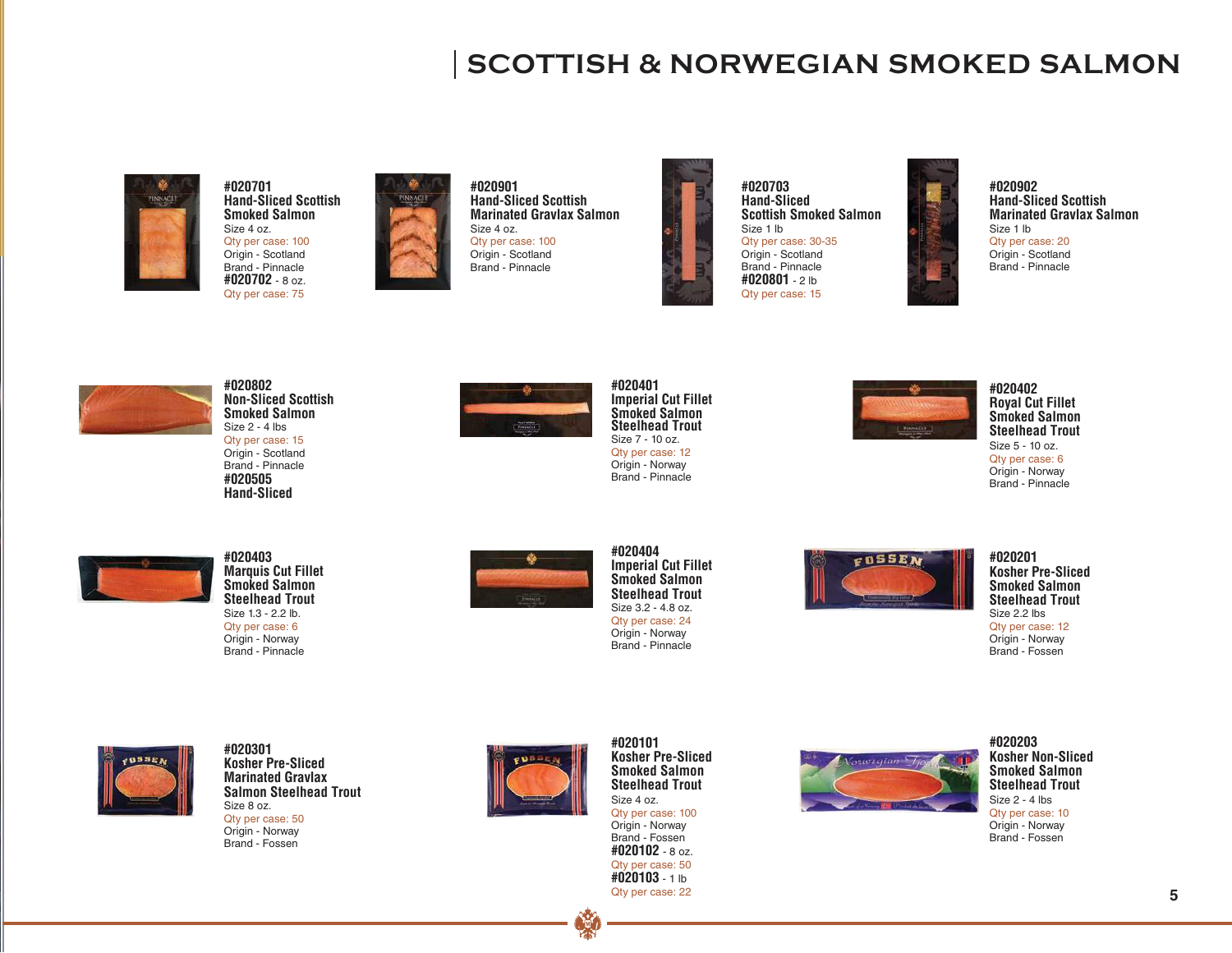# **SEAFOOD**





**#060248** DeMet ANCHOVIES Size 7 oz.



**#060270 Pickled Anchovy Fillets in Vinegar** Size 1.76 lbs Qty per case: 2 Origin - Spain Brand - Kiele



**#060271 Pickled Anchovy Fillets in Olive Oil**  Size 4.2 oz. Qty per case: 8 Origin - Spain Brand - Kiele



**#060276 Anchovy Fillets in Olive Oil** Size 3.2 oz. Qty per case: 10 Origin - Spain Brand - Kiele



**Marinated White Anchovies in Oil #060283** Size: 2.2lb (1 kg) Net 1.43lb (650g) Drained Tray

Qty per case: 1 Origin - Spain Brand - Marky's

**#060284** Size: 7oz (200g) Net 5.29oz (150g) Drained



**Anchovies with Green Olives in Oil** Size: 7oz (200g) Net 5.81oz (165g) Drained Qty per case: 8 Origin - Spain

Size: 3.77lb (1710g) Net 3.30lb (1500g) Drained Brand - Marky's

**Anchovies In Oil #060288** Size: 17.81oz (505g) Net 14.11oz (400g) Drained Tray Qty per case: 10 Origin - Spain Brand - Marky's



**Anchovies, Boquerones & Olives #060287 Tripack** Size: 1.27oz (36g) Net 0.88oz (25g) Drained Qty per case: 20 Origin - Spain

Brand - Sea Delight

**Anchovies in Olive Oil #060523** Size: 85g / 50g 12/15 pieces Qty per case: 40 Origin - Spain Brand - La Brujula



**#060274 Air Dried Tuna Slices in Olive Oil**  Size 4.9 oz. Qty per case: 10 Origin - Spain Brand - Kiele



Size 2.4 oz. Qty per case: 25 Origin - Spain Brand - Serrats

**#060507**

**#060286**

Qty per case: 6



**#060509 White Albacore Tuna Fillets in Olive Oil**  Size 24.5 oz. Qty per case: 18 Origin - Spain Brand - Serrats



**#060510 White Albacore Tuna Fillets in Olive Oil**  Size 64.9 oz. Qty per case: 4 Origin - Spain Brand - Serrats

**#060511 White Albacore Tuna Fillets in Olive Oil** Size 8 oz. Qty per case: 12 Origin - Spain Brand - Serrats











**#060513 Ventresca in Olive Oil** Size 4 oz. Qty per case: 25 Origin - Spain Brand - Serrats **(Tuna belly)**



#### **Baby Sardines in Olive Oil**  Size 9.3 oz. Qty per case: 10 Origin - Spain Brand - Serrats **#060515** Size 4.1 oz. Qty per case: 25

**#060516**